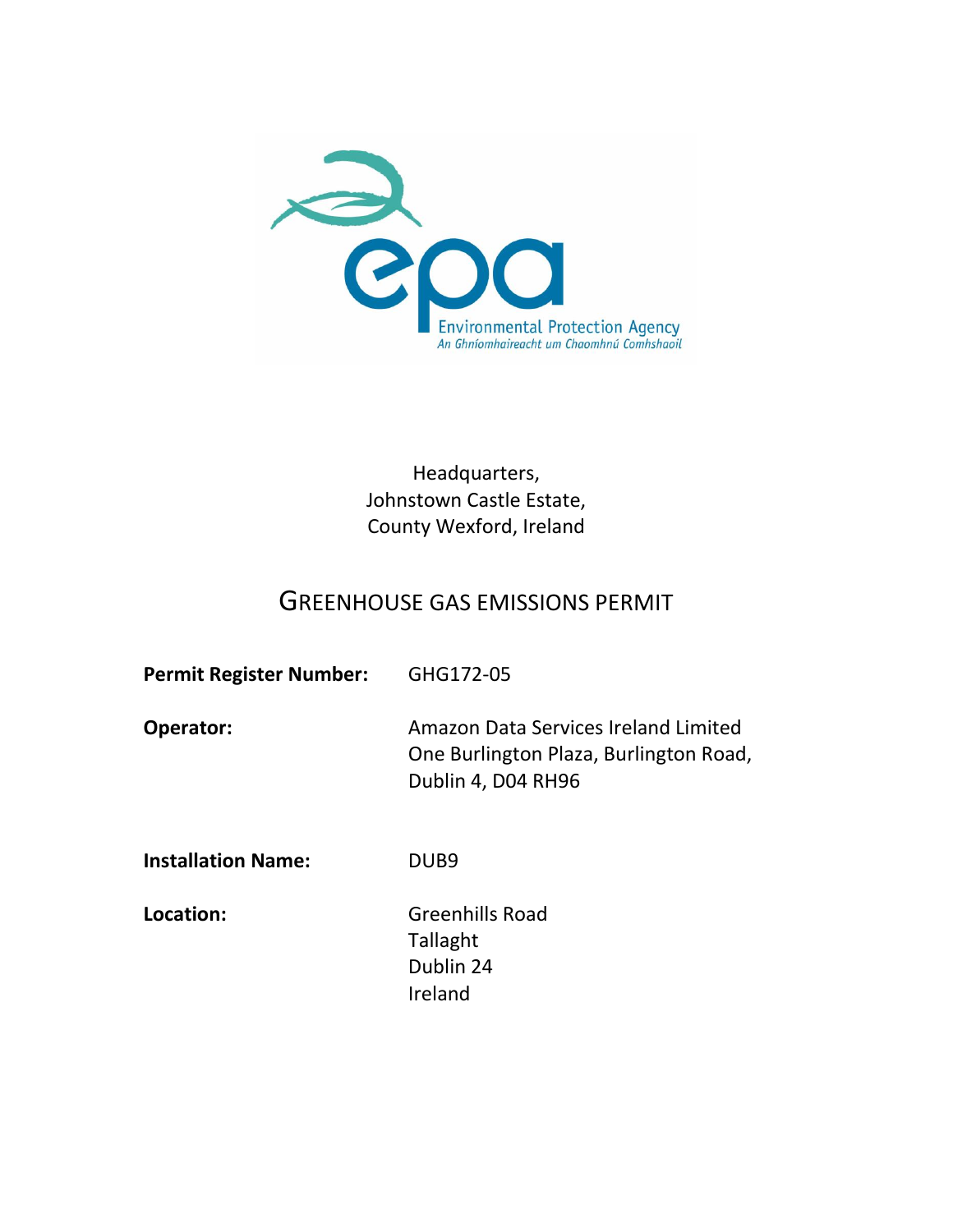## **Introductory Note**

### *This introductory note does not form a part of the Greenhouse Gas Emissions Permit and does not*

### *purport to be a legal interpretation of the permit.*

This Greenhouse Gas Emissions Permit authorises the holder to undertake named activities resulting in emissions of Carbon Dioxide from the listed emission sources. It also contains requirements that must be met in respect of such emissions, including monitoring and reporting requirements. This Greenhouse Gas Emissions Permit places an obligation on the Operator to surrender allowances to the Agency equal to the annual reportable emissions of carbon dioxide equivalent from the installation in each calendar year, no later than four months after the end of each such year.

### **Contact with Agency:**

If you contact the Agency about this Greenhouse Gas Emissions Permit please quote the following reference: Greenhouse Gas Emissions Permit Nº GHG172-05.

All correspondence in relation to this permit, unless otherwise specified by the Agency, should be addressed to:

*Email:* ghgpermit@epa.ie

*By Post:* Emissions Trading, Environmental Protection Agency P.O. Box 3000, Johnstown Castle Estate, Co. Wexford EIRCODE Y35 W821

### **Updating of the permit:**

This Greenhouse Gas Emissions Permit may be updated by the Agency, subject to compliance with Condition 2. The current Greenhouse Gas Emissions Permit will normally be available to any interested party on the Agency's website at [www.epa.ie](http://www.epa.ie/) and for operators only vi[a www.edenireland.ie.](http://www.edenireland.ie/)

### **Monitoring Plan**

The associated Monitoring Plan approved in accordance with Condition 3.1 of this permit will be made available to operators and verifiers on the European Commission portal EU ETS Reporting [https://ets](https://ets-reporting.ec.europa.eu/)[reporting.ec.europa.eu.](https://ets-reporting.ec.europa.eu/)

### **Surrender of the permit:**

Before this Greenhouse Gas Emissions Permit can be wholly or partially surrendered, a written application must be made to the Agency, and written permission received from, the Agency throug[h www.edenireland.ie.](http://www.edenireland.ie/)

### **Transfer of the permit or part of the permit:**

Before this Greenhouse Gas Emissions Permit can be wholly or partially transferred to another Operator a joint written application to transfer this Greenhouse Gas Emissions Permit must be made (by both the existing and proposed Operators) to, and written permission received from, the Agency throug[h www.edenireland.ie.](http://www.edenireland.ie/)

## **Integrated Pollution Control or Industrial Emissions Licence held pursuant to the Environmental Protection Agency Act 1992, as amended.** (as of the date of this permit)**:** 27 April 2022

### **IPC/IE Licence Register Number**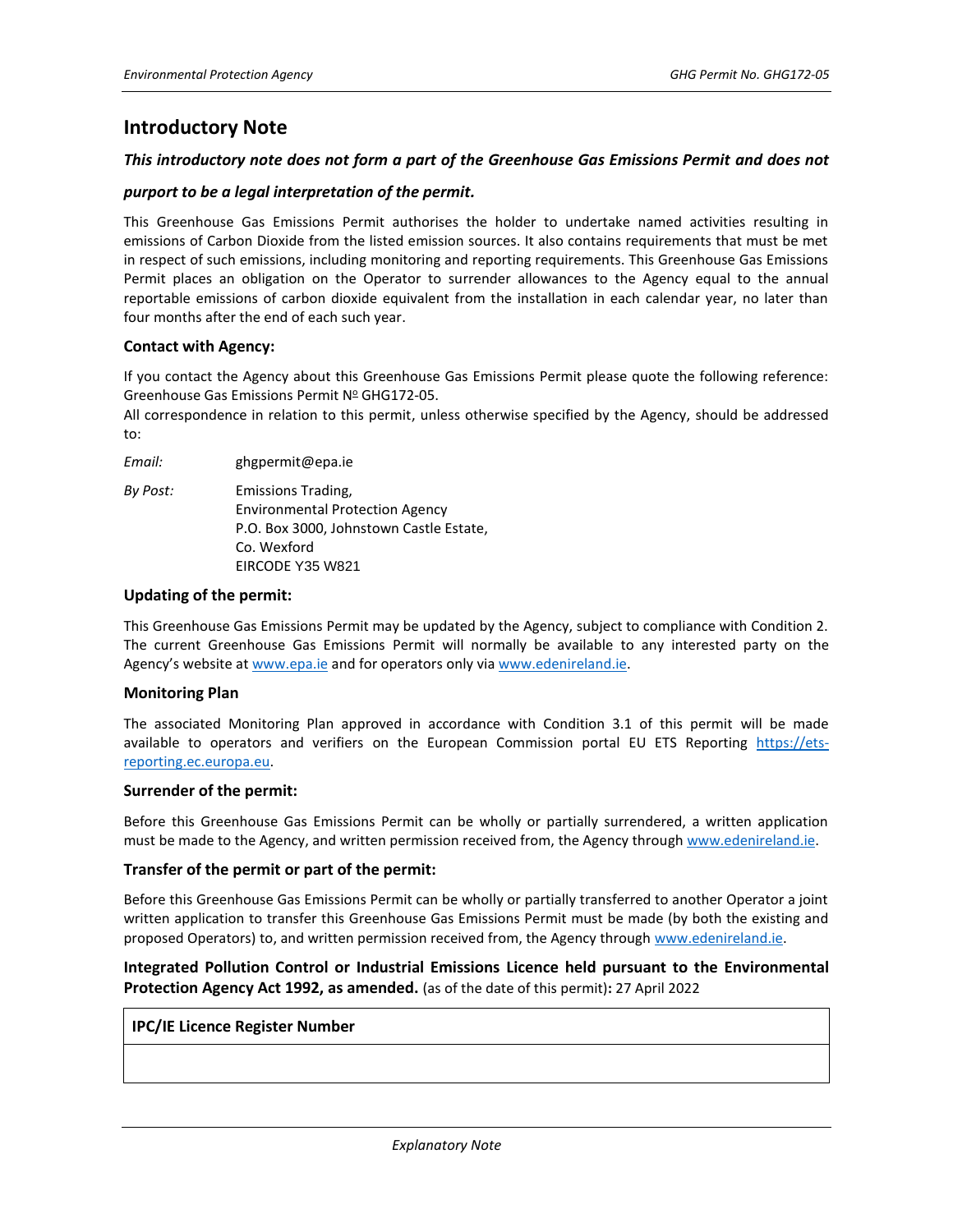# **Status Log of this GHG Permit**

## **Current Permit**

| Permit<br>number | Date<br>application<br>received | <b>Date Permit</b><br>issued | Comment                                                                                           |
|------------------|---------------------------------|------------------------------|---------------------------------------------------------------------------------------------------|
| GHG172-05        | 16-Nov-2021                     | 27-Apr-2022                  | Inclusion of the additional emission sources S52, S53,<br>S54 (RUG Emergency back up generators). |

## **Previous Permits**

| Permit<br>number      | <b>Change Type</b>               | Date<br>application<br>received | Date Permit<br>issued | <b>Comment</b>                                                                                                                             |
|-----------------------|----------------------------------|---------------------------------|-----------------------|--------------------------------------------------------------------------------------------------------------------------------------------|
| IE-GHG172-<br>10469-1 | <b>GHG Permit</b><br>Application | 02 March<br>2014                | 25 March<br>2014      |                                                                                                                                            |
| IE-GHG172-<br>10469-2 | <b>GHG Variation</b>             | 23 February<br>2015             | 04 September<br>2015  | The registered address has been<br>updated.<br>23 new emission sources, S19-<br>S41, added and relevant tables<br>updated.                 |
| IE-GHG172-<br>10469-3 | <b>GHG Variation</b>             | 04 October<br>2018              | 28 November<br>2018   | Inclusion of the additional<br>emissions sources S42-S50 and<br>associated emission points.                                                |
| IE-GHG172-<br>10469-4 | <b>GHG Variation</b>             | 16 December<br>2019             | 11 June 2020          | Inclusion of the additional<br>emission source S51 Stack 51<br>(RUG Emergency back up<br>generator) and associated<br>emission point EP51. |

**End of Introductory Note**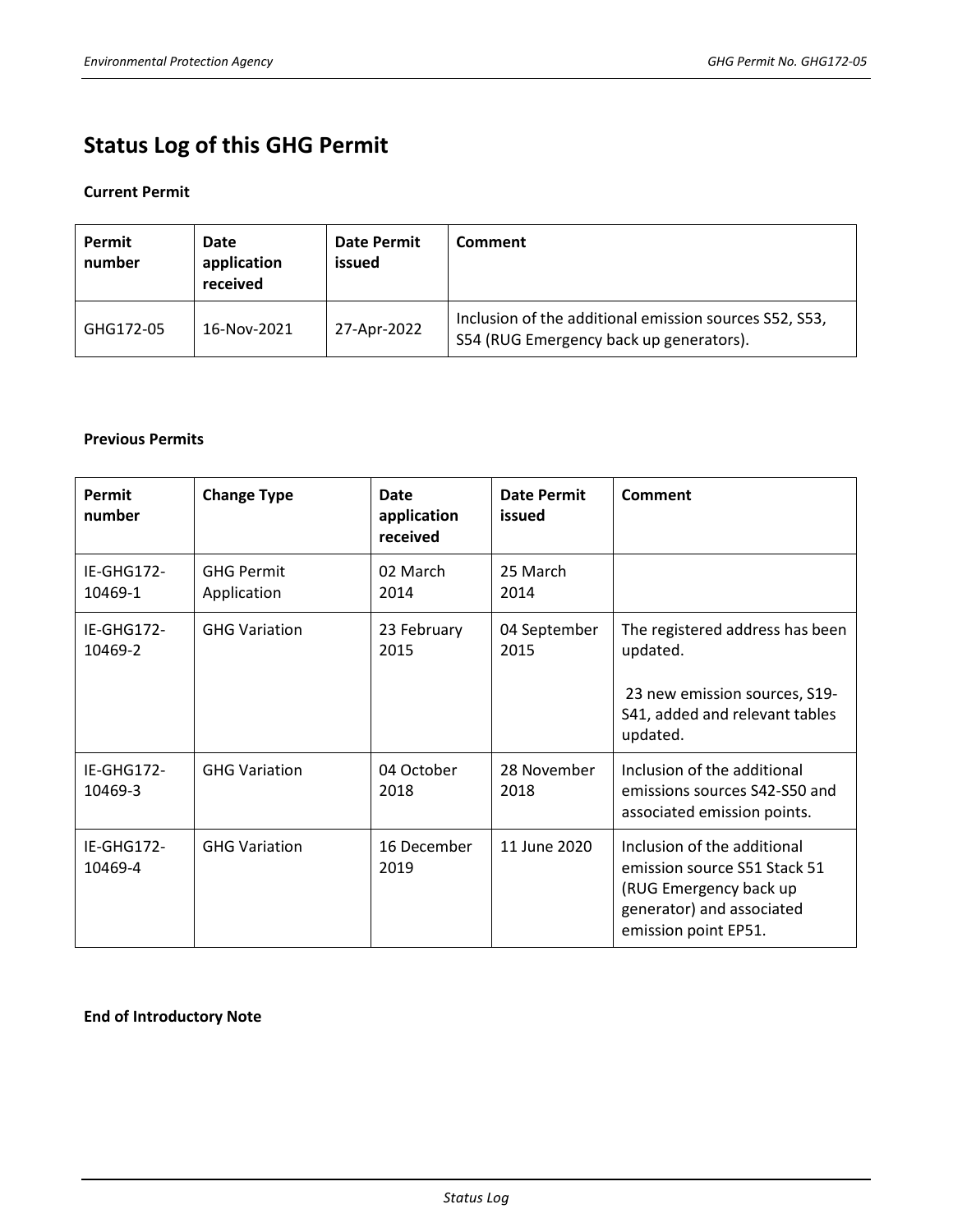# **Glossary of Terms**

For the purposes of this permit the terms listed in the left-hand column shall have the meaning given in the right-hand column below:

- The Agency Environmental Protection Agency.
- Agreement Agreement in writing (including electronic modes of representing or reproducing words in visible form).
- Allowance Permission to emit to the atmosphere one tonne of carbon dioxide equivalent during a specified period issued for the purposes of Directive 2003/87/EC by the Agency or by a designated national competent authority of a Member State of the European Union.
- Annual Reportable Emissions Reportable Emissions of carbon dioxide made in any calendar year commencing from 1 January 2005 or the year of commencement of the activity, whichever is the later.
- A & V Regulation Commission Implementing Regulation (EU) 2018/2067 of 19 December 2018 on the verification of data and on the accreditation of verifiers pursuant to Directive 2003/87/EC of the European Parliament and of the Council and any amendments or revisions thereto.

Category A Installation As defined in Article 19.2 (a) of the M&R Regulation.

Category B Installation As defined in Article 19.2 (b) of the M&R Regulation.

Category C Installation As defined in Article 19.2 (c) of the M&R Regulation.

The Directive Directive 2003/87/EC of the European Parliament and of the Council of 13 October 2003 establishing a scheme for greenhouse gas emission allowance trading within the Community and amending Council Directive 96/61/EC as amended.

Emissions The release of greenhouse gases into the atmosphere from sources in an

installation.

EPA Environmental Protection Agency.

EU ETS Reporting EU Commission on-line tool for Operators, Verifiers and Competent Authorities to perform their tasks under the M&R Regulation. EU ETS Reporting is accessible via the following URL.

## https://ets-reporting.ec.europa.eu/

Fall-Back Methodology As defined in Article 22 of the M&R Regulation. GHG Greenhouse gas. GHG Permit Greenhouse gas emissions permit. Greenhouse Gas Any of the gases in Schedule 2 of the Regulations. IPC/IE Integrated Pollution Control/Industrial Emissions. Installation Any stationary technical unit where one or more activities listed in Schedule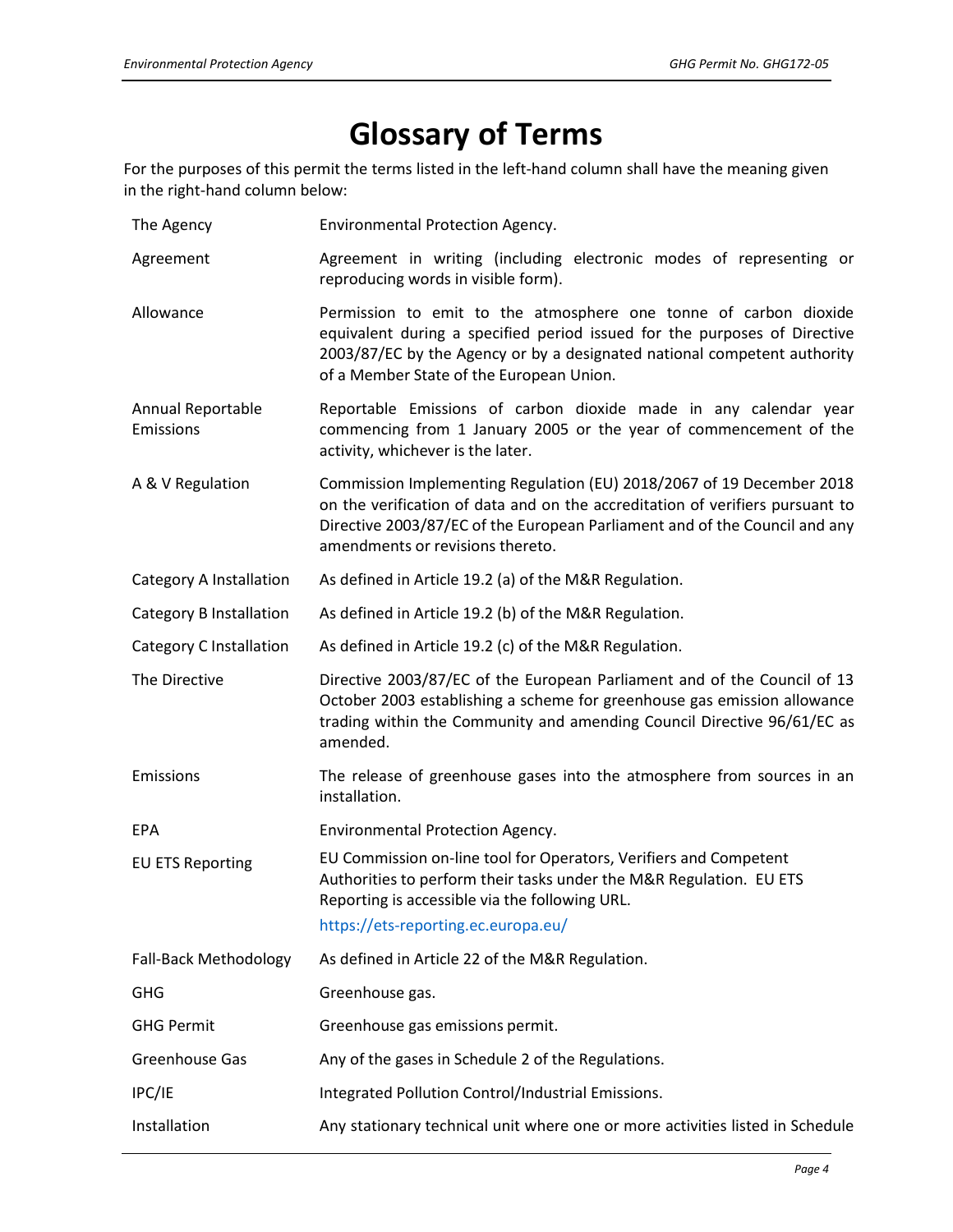1 to the Regulations are carried out. Also, any other directly associated activities which have a technical connection with the activities carried out on that site and which could have an effect on emissions and pollution. References to an installation include references to part of an installation.

Installation with low As defined in Article 47 of the M&R Regulation.

emissions

Major Source Streams As defined in Article 19.3 (c) of the M&R Regulation.

- M&R Regulation Commission Implementing Regulation (EU) 2018/2066 of 19 December 2018 on the monitoring and reporting of greenhouse gas emissions pursuant to Directive 2003/87/EC of the European Parliament and of the Council and amending Commission Regulation (EU) No 601/2012 and any amendments or revisions thereto.
- Mis-statement An omission, misrepresentation or error in the Operators reported data, not considering the uncertainty permissible pursuant to Article 12(1)(a) of the M&R Regulations.
- N/A Not applicable.

Monitoring Plan The Plan submitted and approved by the Agency in accordance with Condition 3.1 of this permit.

Non-conformity Any act or omission by the Operator, either intentional or unintentional, that is contrary to the greenhouse gas emissions permit and the requirements of the Monitoring Plan.

The National Administrator The person so designated in accordance with the requirements of any Regulations adopted as provided for under Article 19.3 of Directive 2003/87/EC.

The Operator (for the Amazon Data Services Ireland Limited

delegated.

purposes of this permit) "operator" Any person who operates or controls an installation or to whom decisive economic power over the functioning of the installation has been

Person Any natural or legal person.

Reportable emissions The total releases to the atmosphere of carbon dioxide (expressed in tonnes of carbon dioxide equivalent) from the emission sources specified in Table 2 and arising from the Schedule 1 activities which are specified in Table 1.

- The Regulations European Communities (Greenhouse Gas Emissions Trading) Regulations 2012 (S.I. No 490 of 2012) and any amendments or revisions thereto.
- The Verifier **A** legal person carrying out verification activities pursuant to the A & V Regulation and accredited by a national accreditation body pursuant to Regulation (EC) No 765/2008 and the A & V Regulation or a natural person otherwise authorised, without prejudice to Article 5(2) of Regulation (EC) No 765/2008, at the time a verification report is issued.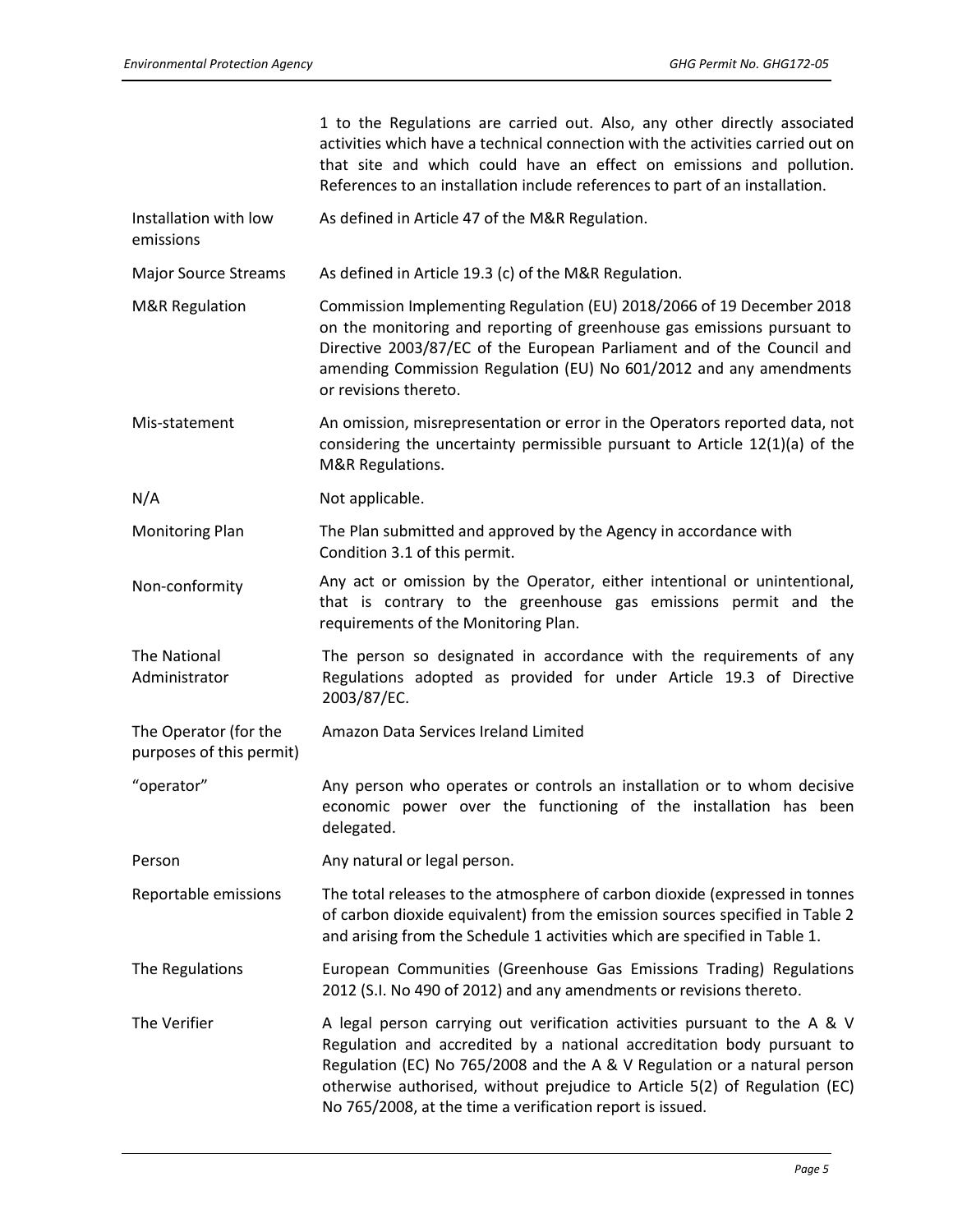The Registry The Registry as provided for under Article 19 of Directive 2003/87/EC.

⎯⎯⎯⎯⎯⎯❖⎯⎯⎯⎯⎯⎯

Schedule 1 Schedule 1 to the Regulations.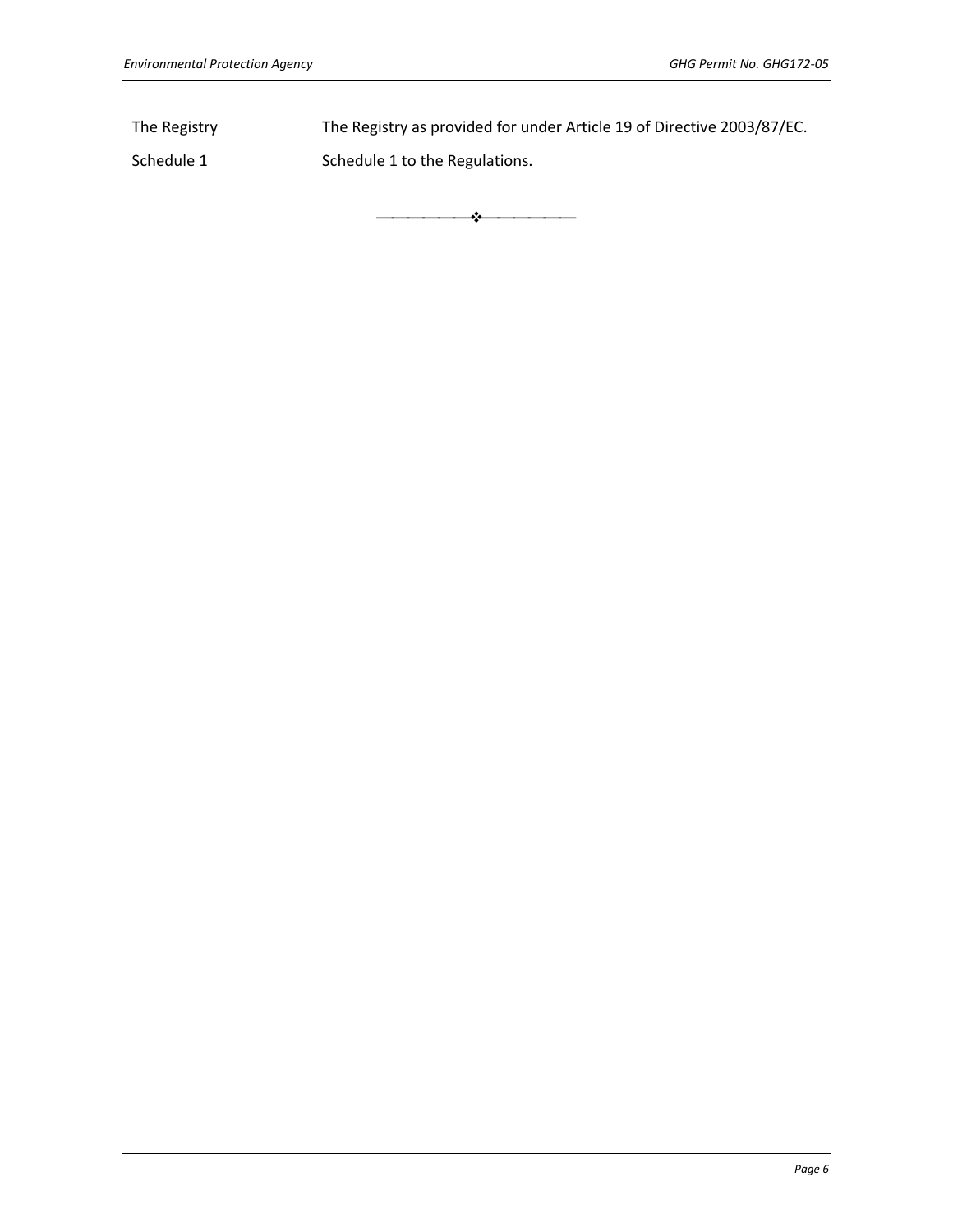# **Reasons for the Decision**

The Agency is satisfied, on the basis of the information available, that subject to compliance with the conditions of this permit, the Operator is capable of monitoring and reporting emissions in accordance with the requirements of the Regulations.

⎯⎯⎯⎯⎯⎯❖⎯⎯⎯⎯⎯⎯

# **Activities Permitted**

Pursuant to the Regulations the Agency issues this Greenhouse Gas Emissions Permit, subject to any subsequent revisions, corrections or modifications it deems appropriate, to:

### **The Operator:**

Amazon Data Services Ireland Limited ONE BURLINGTON PLAZA, BURLINGTON ROAD, DUBLIN 4, D04RH96, Dublin

Company Registration Number: 390566 to carry out the following

### **Categories of activity:**

### **Annex 1 Activity**

Combustion of fuels in installations with a total rated thermal input exceeding 20 MW (except in installations for the incineration of hazardous or municipal waste)

at the following installation(s):

DUB9

### **Installation number:** 206853

located at:

Greenhills Road,Tallaght, Dublin 24, Ireland subject to the five conditions contained herein, with the reasons therefor and associated tables attached thereto.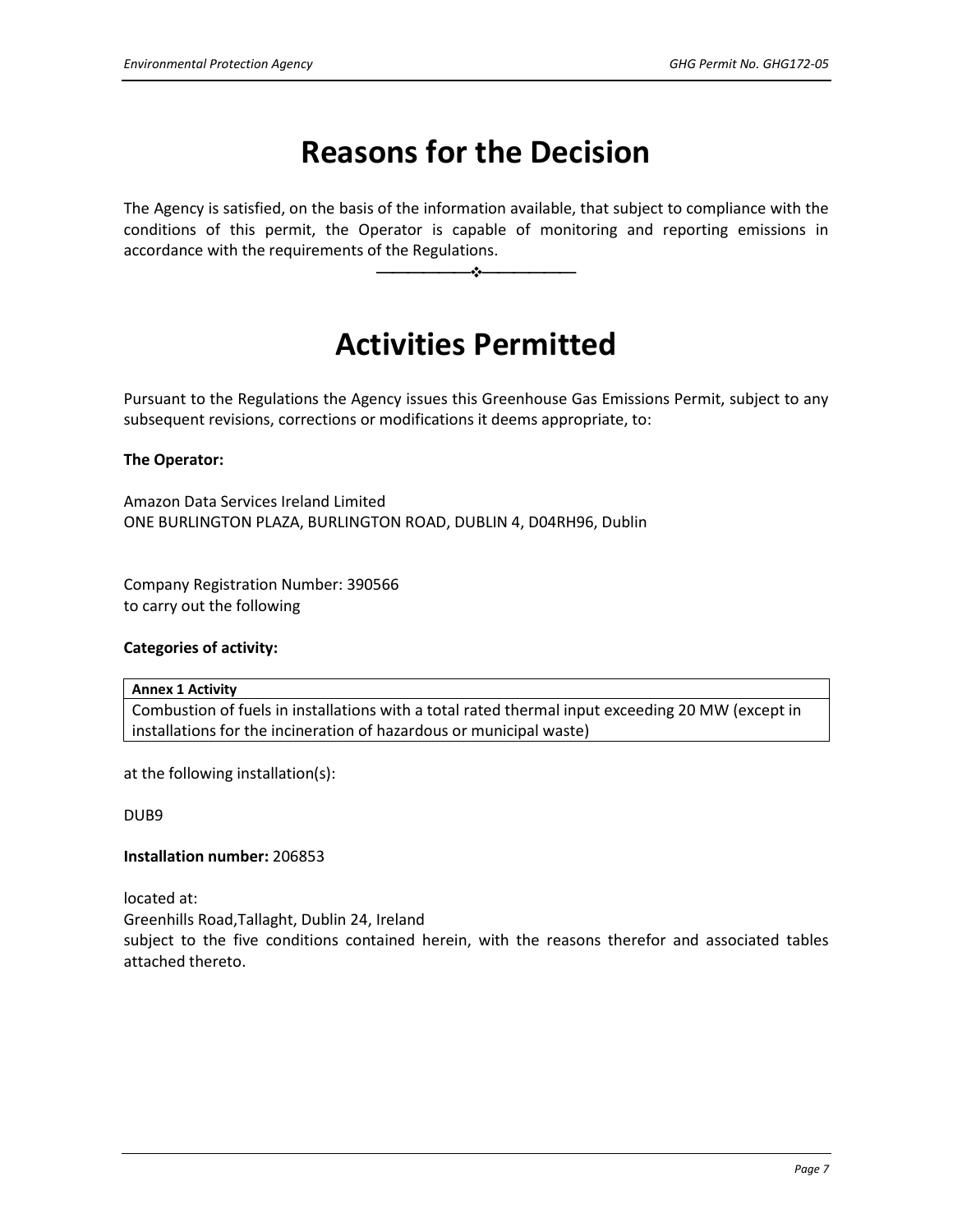# **Conditions**

# **Condition 1. The Permitted Installation**

- 1.1 This permit is being granted in substitution for the GHG permit granted to the Operator on 11 June 2020 and bearing Permit Register No.: GHG172-10469-4. The previous GHG permit (Permit Reg. No. GHG172-10469-4) is superseded by this permit from 27 April 2022.
- 1.2 The Operator is authorised to undertake the activities and/or the directly associated activities specified in Table 1 below resulting in the emission of carbon dioxide:

**Table 1 - Activities which are listed in Schedule 1 of the Regulations and other directly associated activities carried out on the site:**

**Installation No.: 206853**

### **Activity Description**

Combustion of fuels in installations with a total rated thermal input exceeding 20 MW (except in installations for the incineration of hazardous or municipal waste)

**Directly Associated Activity Description** N/A

1.3 Carbon dioxide from Schedule 1 activities shall be emitted to atmosphere only from the emission sources as listed in Table 2 below:

## **Table 2 Emission Sources and Capacities:**

| <b>Emission Source</b><br><b>Reference</b> | <b>Emission Source Description</b>    | <b>Capacity</b> | Capacity<br><b>Units</b> |
|--------------------------------------------|---------------------------------------|-----------------|--------------------------|
| S <sub>1</sub>                             | Stack 1 (Emergency back-up generator) | < 500           | <b>MW</b>                |
| S <sub>2</sub>                             | Stack 2 (Emergency back-up generator) | < 500           | <b>MW</b>                |
| S <sub>3</sub>                             | Stack 3 (Emergency back-up generator) | $<$ 500         | <b>MW</b>                |
| S <sub>4</sub>                             | Stack 4 (Emergency back-up generator) | < 500           | <b>MW</b>                |
| S <sub>5</sub>                             | Stack 5 (Emergency back-up generator) | $<$ 500         | MW                       |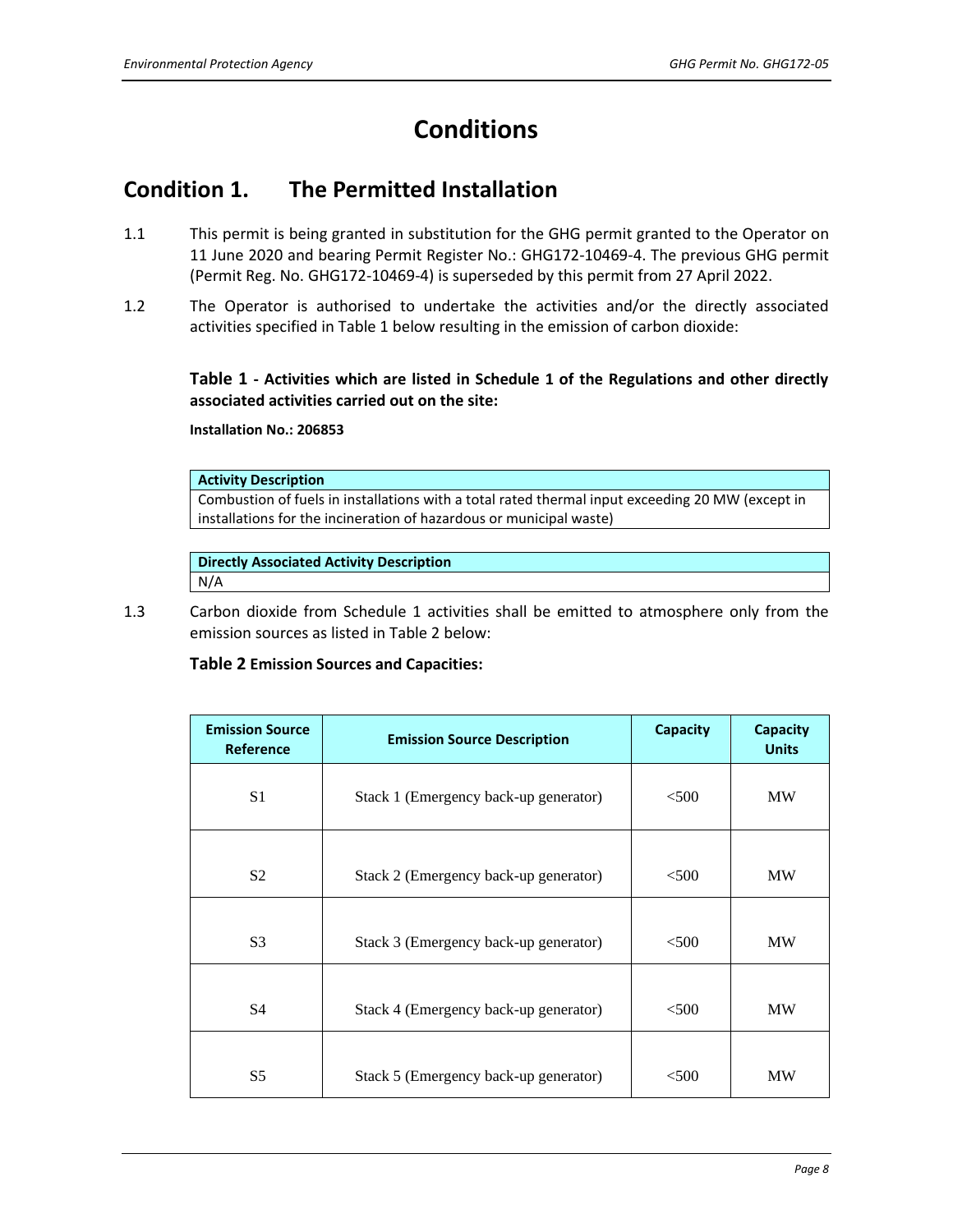| <b>Emission Source</b><br>Reference | <b>Emission Source Description</b>     | <b>Capacity</b> | <b>Capacity</b><br><b>Units</b> |
|-------------------------------------|----------------------------------------|-----------------|---------------------------------|
| S <sub>6</sub>                      | Stack 6 (Emergency back-up generator)  | < 500           | <b>MW</b>                       |
| S7                                  | Stack 7 (Emergency back-up generator)  | < 500           | <b>MW</b>                       |
| S8                                  | Stack 8 (Emergency back-up generator)  | $<$ 500         | <b>MW</b>                       |
| S9                                  | Stack 9 (Emergency back-up generator)  | < 500           | <b>MW</b>                       |
| S10                                 | Stack 10 (Emergency back-up generator) | < 500           | MW                              |
| S11                                 | Stack 11 (Emergency back-up generator) | < 500           | <b>MW</b>                       |
| S12                                 | Stack 12 (Emergency back-up generator) | < 500           | <b>MW</b>                       |
| S13                                 | Stack 13 (fire pump engine)            | < 500           | <b>MW</b>                       |
| S14                                 | Stack 14 (Fire Pump engine)            | $<$ 500         | <b>MW</b>                       |
| S15                                 | Stack 15 (Emergency back-up generator) | < 500           | <b>MW</b>                       |
| S16                                 | Stack 16 (Emergency back-up generator) | < 500           | MW                              |
| S17                                 | Stack 17 (Emergency back-up generator) | < 500           | <b>MW</b>                       |
| S18                                 | Stack 18 (Emergency back-up generator) | < 500           | MW                              |
| S19                                 | Stack 19 (Emergency back up Generator) | $<$ 500         | <b>MW</b>                       |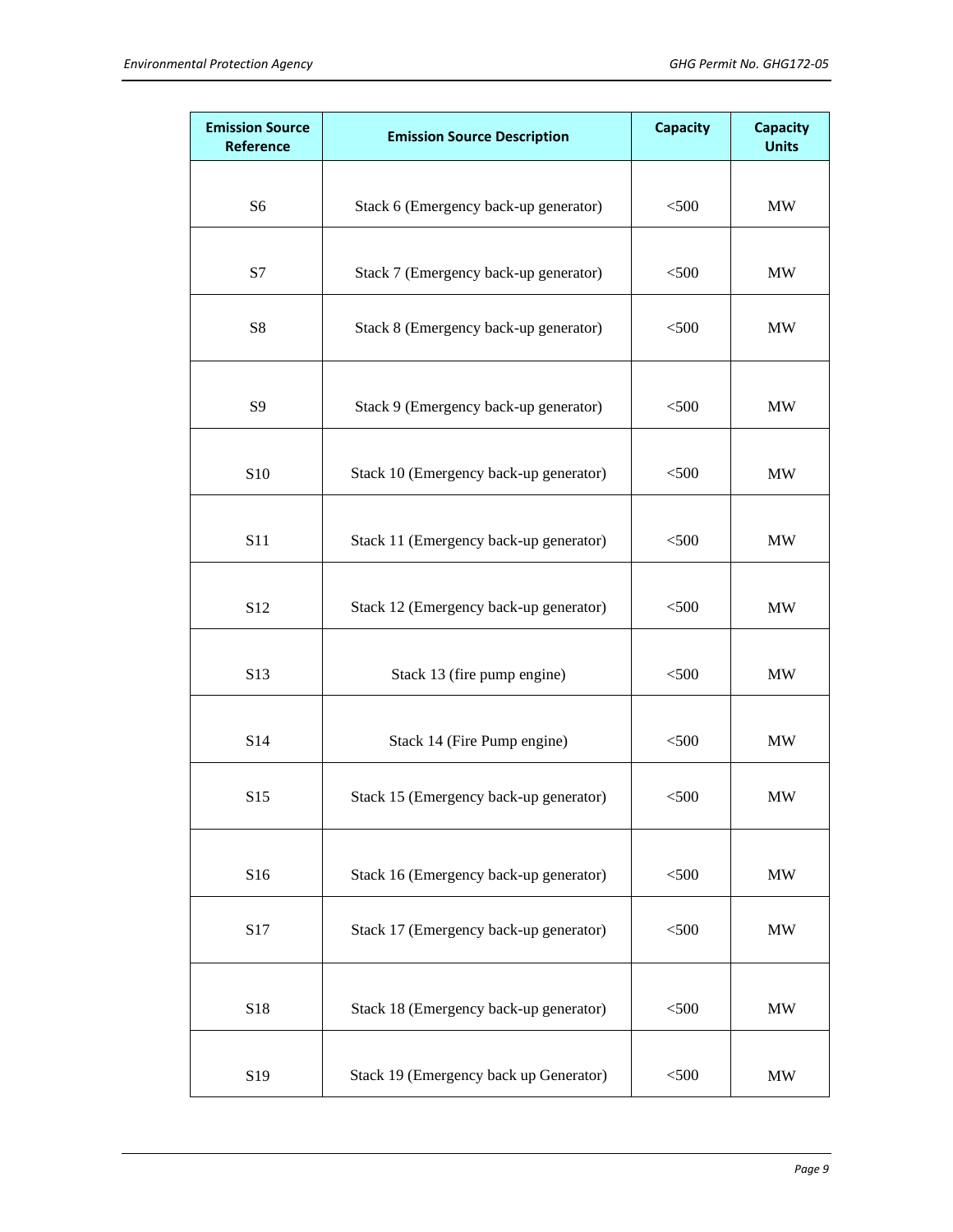| <b>Emission Source</b><br>Reference | <b>Emission Source Description</b>     | <b>Capacity</b> | <b>Capacity</b><br><b>Units</b> |
|-------------------------------------|----------------------------------------|-----------------|---------------------------------|
| S <sub>20</sub>                     | Stack 20 (emergency back up generator) | < 500           | <b>MW</b>                       |
|                                     |                                        |                 |                                 |
| S <sub>21</sub>                     | Stack 21 (Emergency back up generator) | < 500           | MW                              |
| S22                                 | Stack 22 (emergency back up generator) | < 500           | MW                              |
| S23                                 | Stack 23 (emergency back up generator) | < 500           | MW                              |
| S24                                 | Stack 24 (emergency back up generator) | < 500           | <b>MW</b>                       |
| S <sub>25</sub>                     | Stack 25 (emergency back up generator) | < 500           | <b>MW</b>                       |
| S <sub>26</sub>                     | Stack 26 (emergency back up generator) | < 500           | MW                              |
| S27                                 | Stack 27 (Fire pump #3 exhaust)        | $<$ 500         | <b>MW</b>                       |
| S28                                 | Stack 28 (Fire pump #4 exhaust)        | $<$ 500 $\,$    | MW                              |
| S <sub>29</sub>                     | Stack 29 (emergency back up generator) | $<$ 500         | MW                              |
| S30                                 | Stack 30 (emergency back up generator) | $<$ 500 $\,$    | $\ensuremath{\text{MW}}\xspace$ |
| S31                                 | Stack 31 (emergency back up generator) | $<$ 500 $\,$    | $\ensuremath{\text{MW}}\xspace$ |
| S32                                 | Stack 32 (emergency back up generator) | $<$ 500 $\,$    | $\ensuremath{\text{MW}}\xspace$ |
| S33                                 | Stack 33 (emergency back up generator) | $<$ 500 $\,$    | $\ensuremath{\text{MW}}\xspace$ |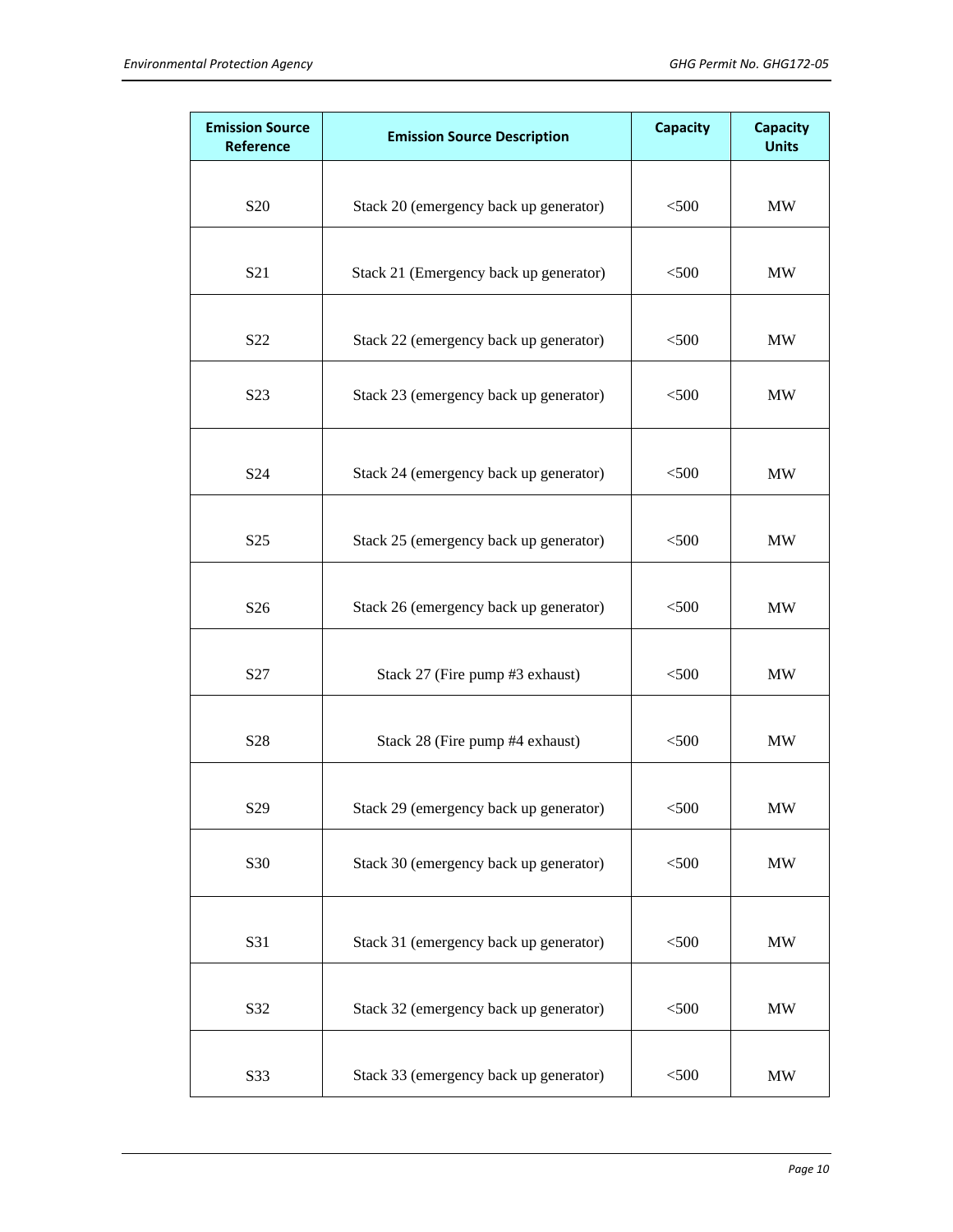| <b>Emission Source</b><br>Reference | <b>Emission Source Description</b>     | <b>Capacity</b> | <b>Capacity</b><br><b>Units</b> |
|-------------------------------------|----------------------------------------|-----------------|---------------------------------|
| S34                                 | Stack 34 (emergency back up generator) | < 500           | <b>MW</b>                       |
| S35                                 | Stack 35 (emergency back up generator) | < 500           | MW                              |
| S36                                 | Stack 36 (emergency back up generator) | < 500           | <b>MW</b>                       |
| S37                                 | Stack 37 (emergency back up generator) | < 500           | <b>MW</b>                       |
| S38                                 | Stack 38 (emergency back up generator) | < 500           | <b>MW</b>                       |
| S39                                 | Stack 39 (emergency back up generator) | < 500           | MW                              |
| S40                                 | Stack 40 (emergency back up generator) | < 500           | <b>MW</b>                       |
| S41                                 | Stack 41 (emergency back up generator) | < 500           | <b>MW</b>                       |
| S42                                 | Stack 42 (Emergency back up generator) | $<$ 500         | <b>MW</b>                       |
| S43                                 | Stack 43 (Emergency back up generator) | $<$ 500         | <b>MW</b>                       |
| S44                                 | Stack 44 (Emergency back up generator) | < 500           | MW                              |
| S45                                 | Stack 45 (Emergency back up generator) | < 500           | <b>MW</b>                       |
| S46                                 | Stack 46 (Emergency back up generator) | < 500           | MW                              |
| S47                                 | Stack 47 (Emergency back up generator) | < 500           | <b>MW</b>                       |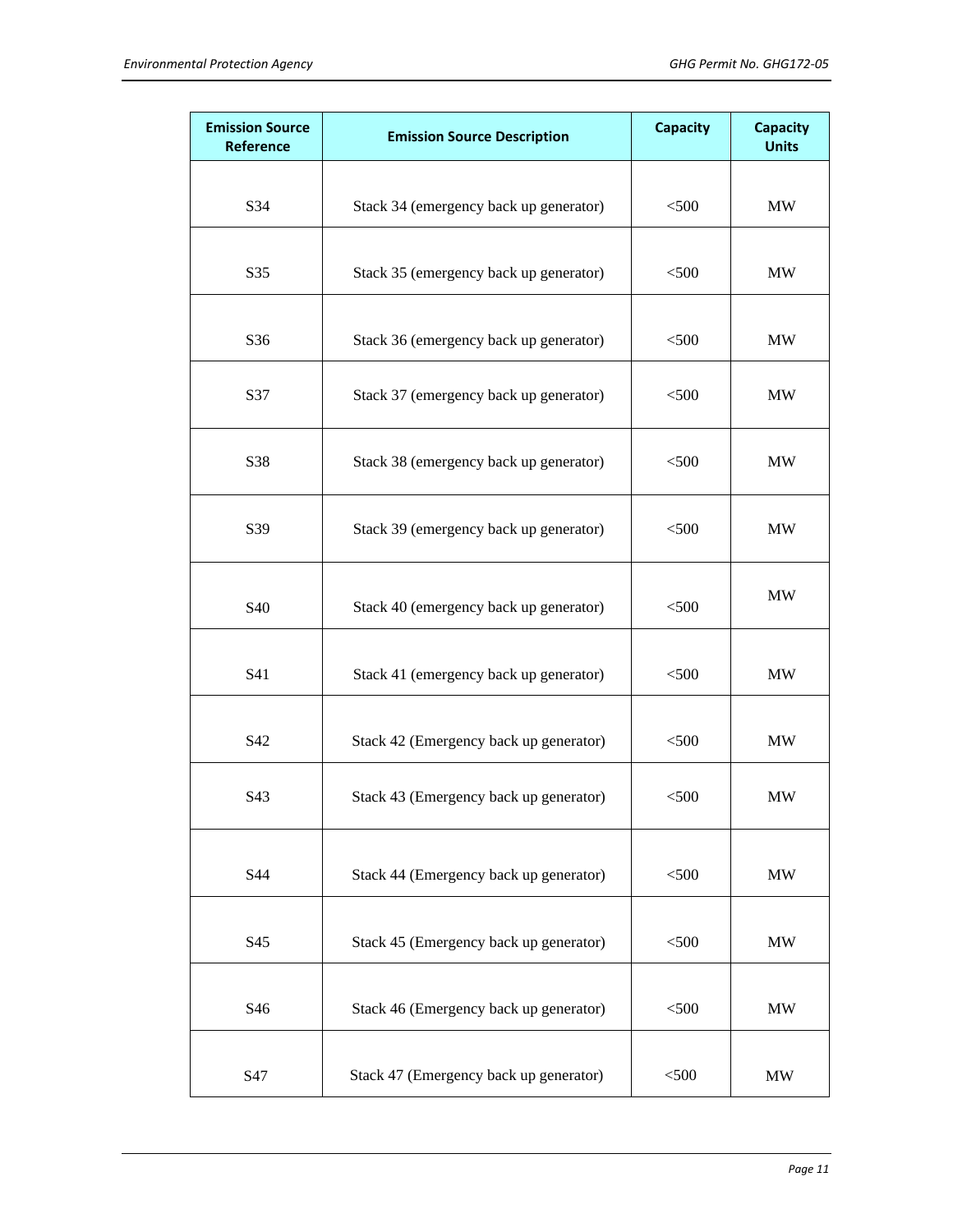| <b>Emission Source</b><br>Reference | <b>Emission Source Description</b>         | <b>Capacity</b> | <b>Capacity</b><br><b>Units</b> |
|-------------------------------------|--------------------------------------------|-----------------|---------------------------------|
|                                     |                                            |                 |                                 |
| S48                                 | Stack 48 (Emergency back up generator)     | $<$ 500         | <b>MW</b>                       |
| S49                                 | Stack 49 (Emergency back up generator)     | $<$ 500         | <b>MW</b>                       |
| S50                                 | Stack 50 (Emergency back up generator)     | $<$ 500         | <b>MW</b>                       |
| S <sub>51</sub>                     | Stack 51 (RUG emergency back up generator) | <500            | <b>MW</b>                       |
|                                     |                                            |                 |                                 |
| S <sub>52</sub>                     | Stack 52 (RUG emergency back up generator) | $<$ 500         | <b>MW</b>                       |
| S <sub>53</sub>                     | Stack 53 (RUG emergency back up generator) | $<$ 500         | <b>MW</b>                       |
| S <sub>54</sub>                     | Stack 54 (RUG emergency back up generator) | < 500           | <b>MW</b>                       |

- 1.4 The activity shall be controlled, operated and maintained so that emissions of carbon dioxide shall take place only as set out in this GHG Emissions Permit. The permit does not control emissions of gases other than carbon dioxide. All agreed plans, programmes and methodologies required to be carried out under the terms of this permit, become part of this permit.
- 1.5 This GHG Permit is for the purposes of GHG emissions permitting under the European Communities (Greenhouse Gas Emissions Trading) Regulations 2012 and any amendments to the same only, and nothing in this permit shall be construed as negating the Operator's statutory obligations or requirements under any other enactments or regulations unless specifically amended by the Regulations.
- 1.6 Any reference in this permit to 'installation' shall mean the installation as described in the Greenhouse Gas Emissions Permit application and any amendments approved by the Agency.

*Reason: To describe the installation and clarify the scope of this permit.*

# **Condition 2. Notification**

2.1 No alteration to, or reconstruction in respect of, the activity or any part thereof which would, or is likely to, result in a change in: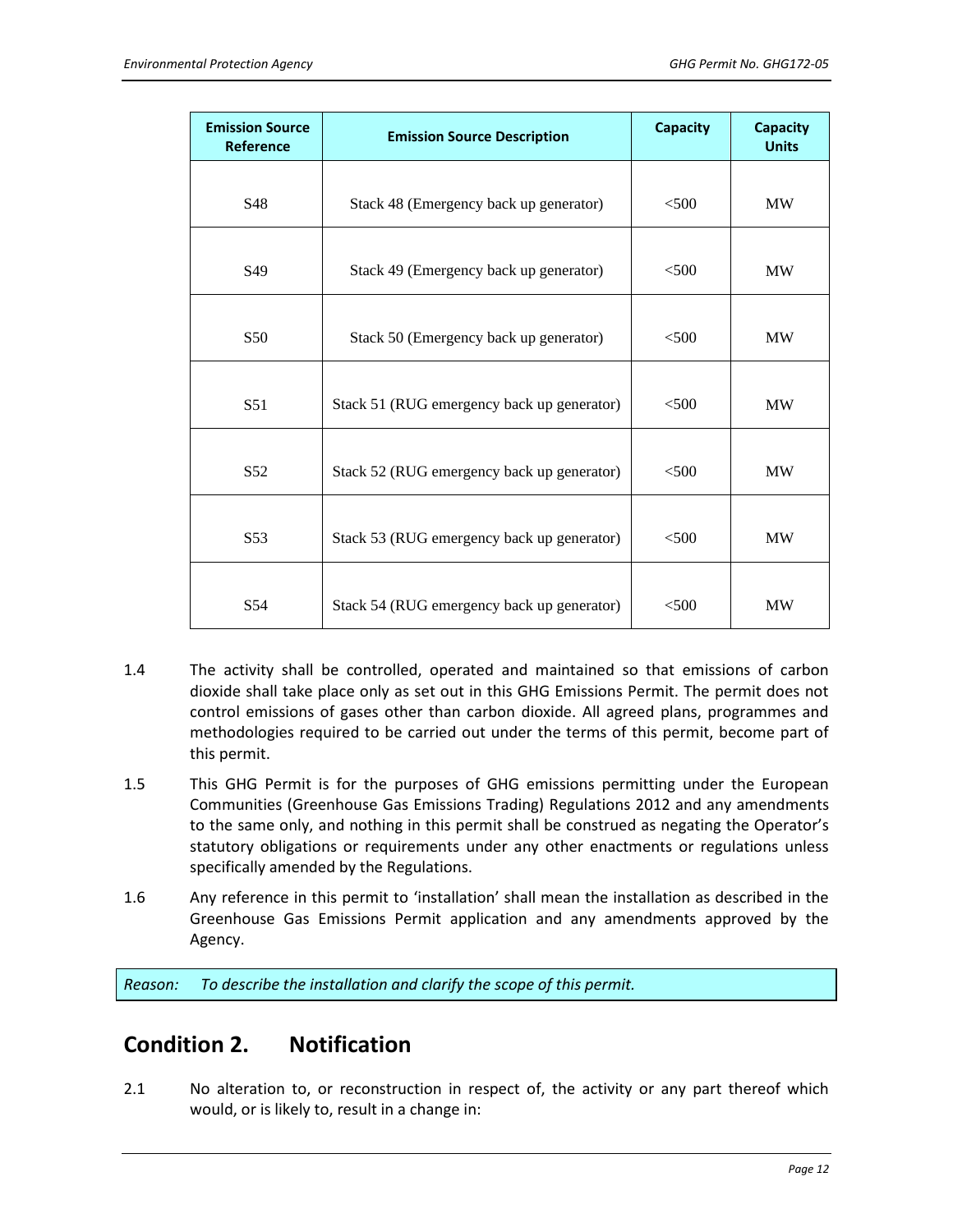- 2.1.1 the nature or functioning of the installation;
- 2.1.2 the capacity of the installation as detailed in this permit;
- 2.1.3 the fuels used at the installation;
- 2.1.4 the range of activities to be carried out at the installation that may require updating of the GHG permit shall be carried out or commenced without prior notice to and without the written agreement of the Agency.
- 2.2 The Operator shall notify the Agency in writing of the cessation of all or part of any activity listed in Table 1 of this permit no later than one month from the date of cessation or by 31 December of the year of cessation, whichever is sooner.
- 2.3 The Operator shall apply for an update of this GHG Permit where there is a change to the Operator name and/or registered address of the Operator, within seven days of the change.
- 2.4 For installations or parts of installations which have not come into operation when the application for this permit was made the Operator shall notify the Agency of the date of commencement of the activity within seven days of commencement.
- 2.5 The Operator shall notify the Agency in writing within three days of becoming aware of any factors which may prevent compliance with the conditions of this permit.
- 2.6 All notifications required under Condition 2 above shall be made to the address given in the Introductory Note included with this permit, unless otherwise specified by the Agency.

*Reason: To provide for the notification of updated information on the activity.*

# **Condition 3. Monitoring and Reporting**

- 3.1 The Operator shall monitor and record greenhouse gas emissions on site in accordance with the M&R Regulation and the approved Monitoring Plan and in compliance with any other guidance approved by the Agency for the purposes of implementing the Directive and/or the Regulations.
- 3.2 The Operator shall modify the monitoring plan in any of the following situations:
	- 3.2.1 new emissions occur due to new activities carried out or due to the use of new fuels or materials not yet contained in the monitoring plan;
	- 3.2.2 a change in the availability of data, due to the use of new types of measurement instrument, sampling methods or analysis methods, or for other reasons, leads to higher accuracy in the determination of emissions;
	- 3.2.3 data resulting from the previously applied monitoring methodology has been found incorrect;
	- 3.2.4 changing the monitoring plan improves the accuracy of the reported data, unless this is technically not feasible or incurs unreasonable costs;
	- 3.2.5 the monitoring plan is not in conformity with the requirements of the M&R Regulation and the Agency requests a change;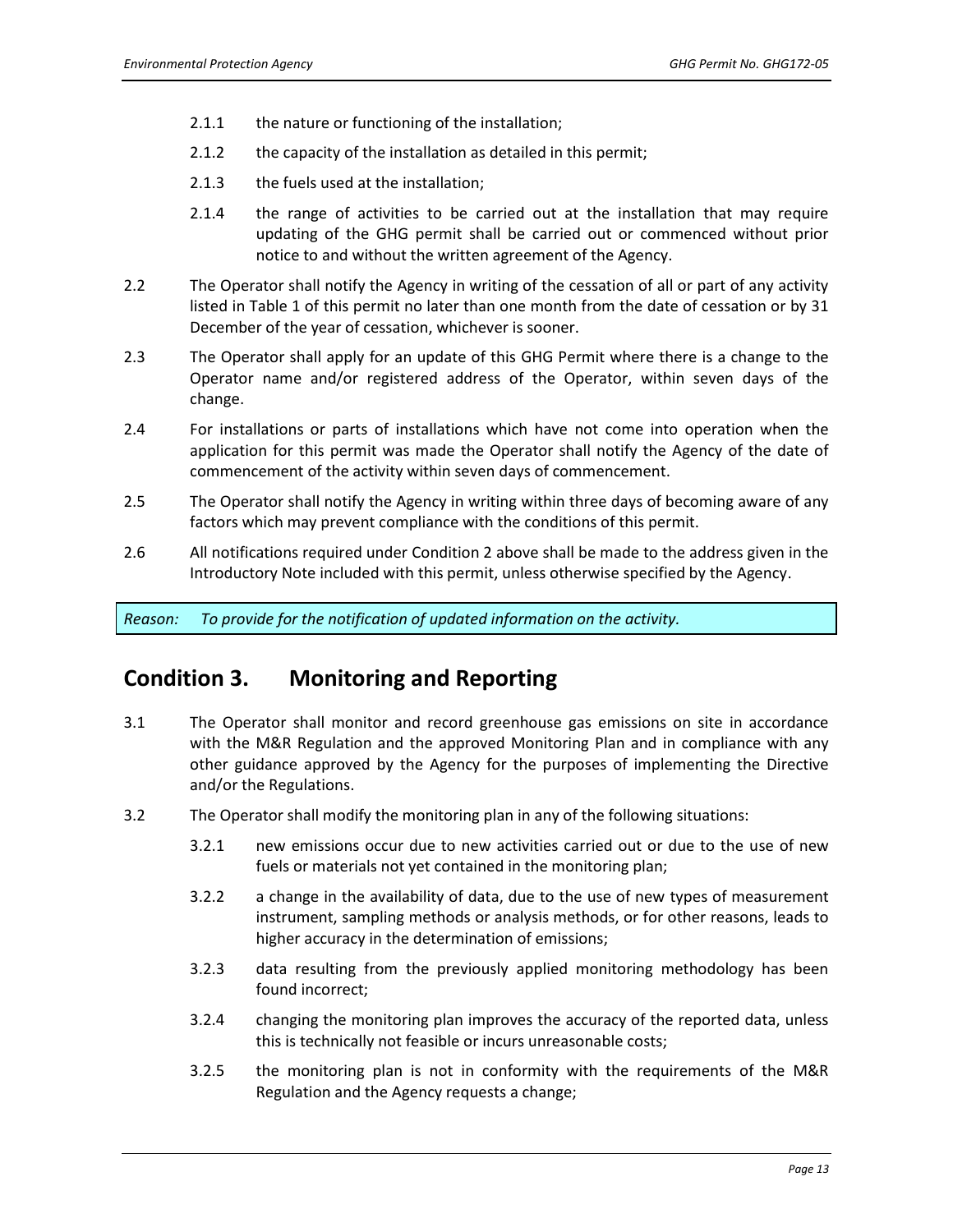3.2.6 it is necessary to respond to the suggestions for improvement of the monitoring plan contained in the verification report.

The Operator shall notify any proposals for modification of the monitoring plan to the Agency without undue delay. Any significant modifications of the monitoring plan, as defined in Article 15 of the M&R Regulation, shall be subject to approval by the Agency. Where approved these changes shall be implemented within a timeframe agreed by the Agency.

- 3.3 Temporary changes to the monitoring methodology:
	- 3.3.1 Where it is for technical reasons temporarily not feasible to apply the monitoring plan as approved by the Agency, the Operator shall apply the highest achievable tier, or a conservative no-tier approach if application of the tier is not achievable, until the conditions for application of the tier approved in the monitoring plan have been restored. The Operator shall take all necessary measures to allow the prompt restoration of the tier in the approved monitoring plan. The Operator shall notify the temporary change to the monitoring methodology without undue delay to the Agency specifying:
		- (i) The reasons for the deviation from the monitoring plan as approved by the Agency;
		- (ii) in detail, the interim monitoring methodology applied by the Operator to determine the emissions until the conditions for the application of the monitoring plan as approved by the Agency have been restored;
		- (iii) the measures the Operator is taking to restore the conditions for the application of the monitoring plan as approved by the Agency;
		- (iv) the anticipated point in time when application of the monitoring plan as approved by the Agency will be resumed.
	- 3.3.2 A record of all non-compliances with the approved monitoring plan shall be maintained on-site and shall be available on-site for inspection by authorised persons of the Agency and/or by the Verifier at all reasonable times.
- 3.4 The Operator shall appoint a Verifier to ensure that, before their submission, the reports required by Condition 3.5 below are verified in accordance with the criteria set out in Schedule 5 of the Regulations, the A&V Regulation and any more detailed requirements of the Agency.
- 3.5 The written report of the verified annual reportable emissions and the verification report in respect of each calendar year shall be submitted to the Agency by the Operator no later than 31 March of the following year. The reports shall be in the format required by the Agency and meet the criteria set out in the M&R and A&V Regulations.
- 3.6 The Operator shall enter the verified annual reportable emissions figure for the preceding year into the Registry no later than 31 March of the following year. This figure shall be electronically approved by the Verifier in the registry no later than 31 March of each year.
- 3.7 Where an Operator is applying the Fall-Back methodology, the Operator shall assess and quantify each year the uncertainties of all parameters used for the determination of the annual emissions in accordance with the ISO Guide to the Expression of Uncertainty in Measurement or another equivalent internationally accepted standard and include the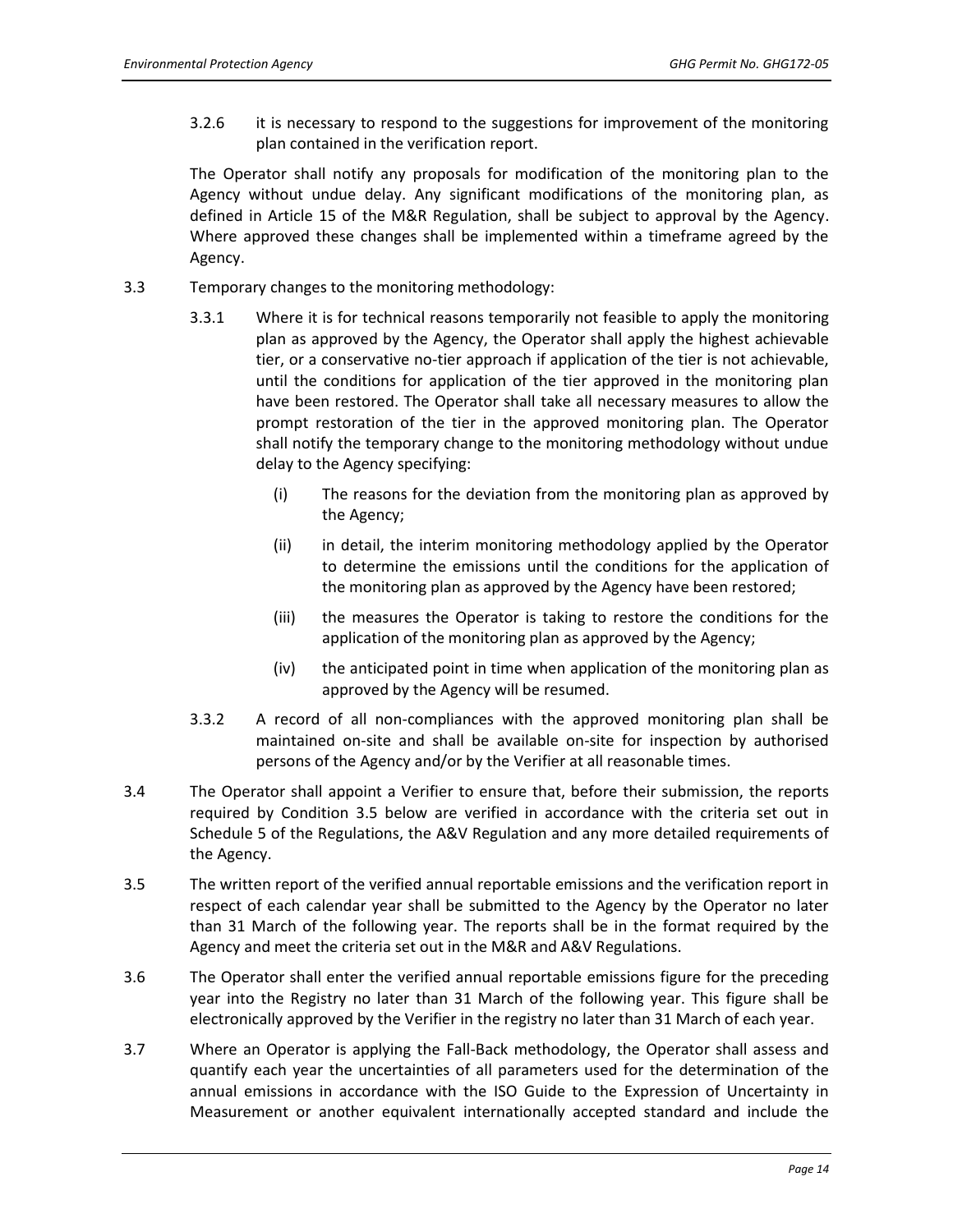verified results in the written report of the verified annual reportable emissions to be submitted to the Agency by 31 March each year.

- 3.8 An Operator shall submit to the Agency for approval a report containing the information detailed in (i) or (ii) below, where appropriate, by the following deadlines, or the Agency approved extension to the deadlines in accordance with Article 69(1) of the M&R Regulation:
	- (a) for a category A installation, by 30 June every four years;
	- (b) for a category B installation, by 30 June every two years;
	- (c) for a category C installation, by 30 June every year.
	- (i) Where the Operator does not apply at least the tiers required pursuant to the first subparagraph of Article 26(1) and to Article 41(1) of the M&R Regulation, the Operator shall provide a justification as to why it is technically not feasible or would incur unreasonable costs to apply the required tiers. Where evidence is found that measures needed for reaching those tiers have become technically feasible and do not incur unreasonable costs, the Operator shall notify the Agency of appropriate modifications to the monitoring plan and submit proposals for implementing appropriate measures and its timing.
	- (ii) Where the Operator applies a fall-back monitoring methodology, the Operator shall provide a justification as to why it is technically not feasible or would incur unreasonable costs to apply at least tier 1 for one or more major or minor source streams. Where evidence is found that measures needed for reaching at least tier 1 for those source streams have become technically feasible and do not incur unreasonable costs, the Operator shall notify the Agency of appropriate modifications to the monitoring plan, submit proposals and a timeframe for implementing appropriate measures.
- 3.9 Where the verification report states outstanding non-conformities, misstatements or recommendations for improvements the Operator shall submit a report to the Agency for approval by 30 June of the year in which the verification report is issued. This requirement does not apply to the Operator of an installation with low emissions where the verification report contains recommendations for improvements only. The report shall describe how and when the Operator has rectified or plans to rectify the non-conformities identified and to implement recommended improvements. Where recommended improvements would not lead to an improvement of the monitoring methodology this must be justified by the Operator. Where the recommended improvements would incur unreasonable costs the Operator shall provide evidence of the unreasonable nature of the costs. The Operator shall implement the improvements specified by the Agency in response to the report submitted in accordance with this Condition in accordance with a timeframe set by the Agency.
- 3.10 The Operator shall make available to the Verifier and to the Agency any information and data relating to emissions of carbon dioxide which are required in order to verify the reports referred to in Condition 3.5 above or as required by the Agency to facilitate it in establishing benchmarks and/or best practice guidance.
- 3.11 Provision shall also be made for the transfer of environmental information, in relation to this permit, to the Agency's computer system or the EU Commission's computer system, as may be requested by the Agency.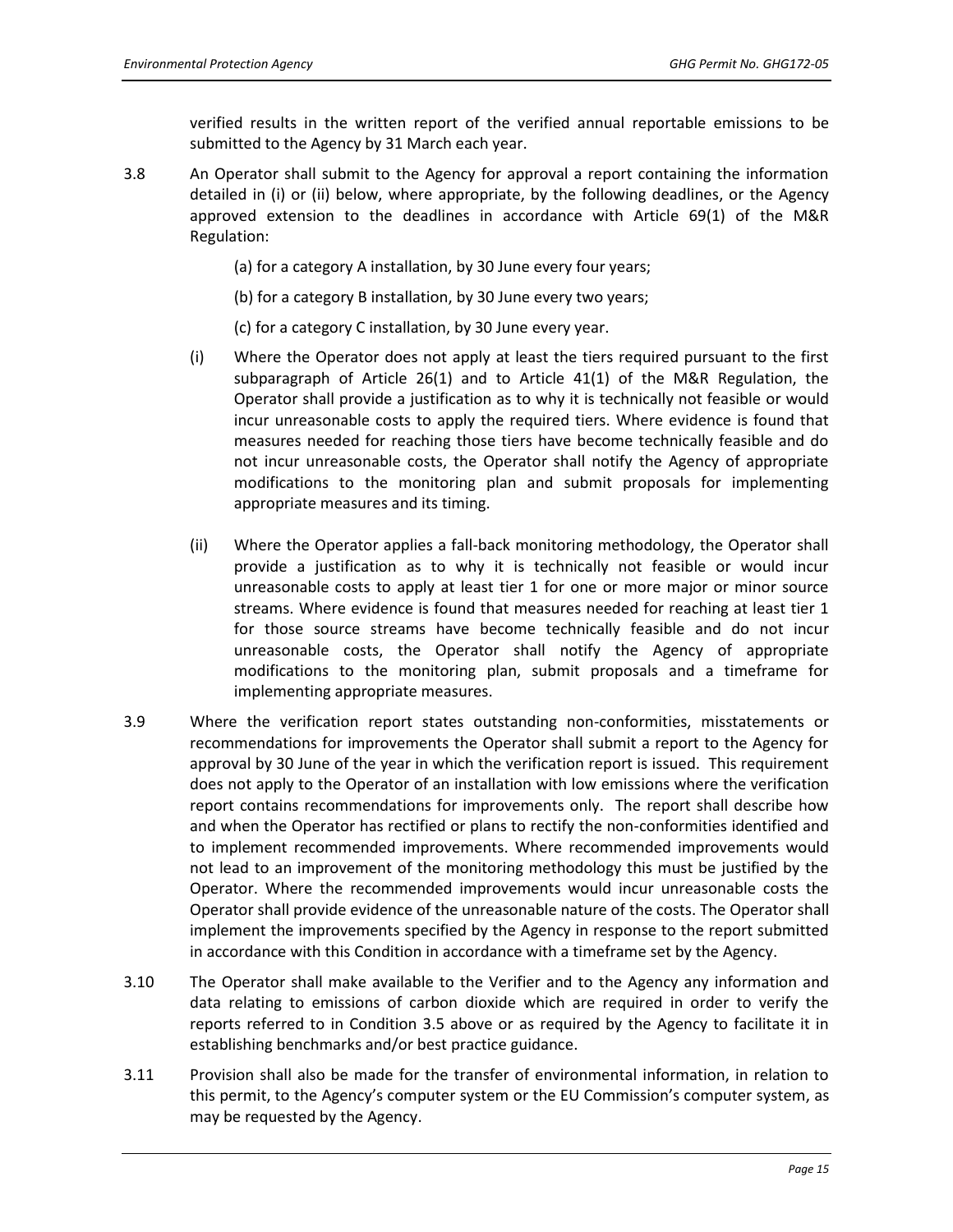- 3.12 The Operator shall retain all information as specified in the M&R Regulation for a period of at least 10 years after the submission of the relevant annual report.
- 3.13 A record of independent confirmation of capacities listed in this permit shall be available on-site for inspection by authorised persons of the Agency at all reasonable times.
- 3.14 The Operator shall keep records of all modifications of the monitoring plan. The records shall include the information specified in Article 16.3 of the M&R Regulation.
- 3.15 The Operator shall ensure that members of the public can view a copy of this permit and any reports submitted to the Agency in accordance with this permit at all reasonable times. This requirement shall be integrated with the requirements of any public information programme approved by the Agency in relation to any other permit or licence held by the Operator for the site.

*Reason: To provide for monitoring and reporting in accordance with the Regulations.* 

# **Condition 4. Allowances**

- 4.1 Surrender of Allowances
	- 4.1.1 The Operator shall, by 30 April in each year, surrender to the Agency, or other appropriate body specified by the Agency, allowances equal to the annual reportable emissions in the preceding calendar year.
	- 4.1.2 The number of allowances to be surrendered shall be the annual reportable emissions for the preceding calendar year plus such allowances as may be necessary to cover any earlier calendar year in respect of which allowances remain outstanding and due. This includes allowances to cover the amount of any annual reportable emissions in respect of which allowances were not surrendered in accordance with Condition 4.1.1 in the previous year, and the amount of any reportable emissions which were discovered during the previous year to have been unreported in reports submitted under Condition 3 in that or in earlier years.
	- 4.1.3 In relation to activities or parts of activities which have ceased to take place and have been notified to the Agency in accordance with Condition 2.2 above, the Operator shall surrender to the Agency allowances equal to the annual reportable emissions from such activities in the preceding calendar year or part thereof, together with such allowances as may be necessary to cover any earlier calendar year in respect of which allowances remain outstanding and due as described in Condition 4.1.2 above.
- 4.2 The holding, transfer, surrender and cancellation of allowances shall be in accordance with the requirements of any Regulations adopted as provided for under Article 19.3 of Directive 2003/87/EC, any amendment or revision to the same and any guidance issued by the Agency or the National Administrator.
- 4.3 The Operator shall provide the National Administrator with all the necessary information for the opening of an Operator Holding Account for the installation described in Condition 1 of this permit, unless such an account is already open on the Union Registry. The necessary information and the timeframe for submission shall be specified by the National Administrator.